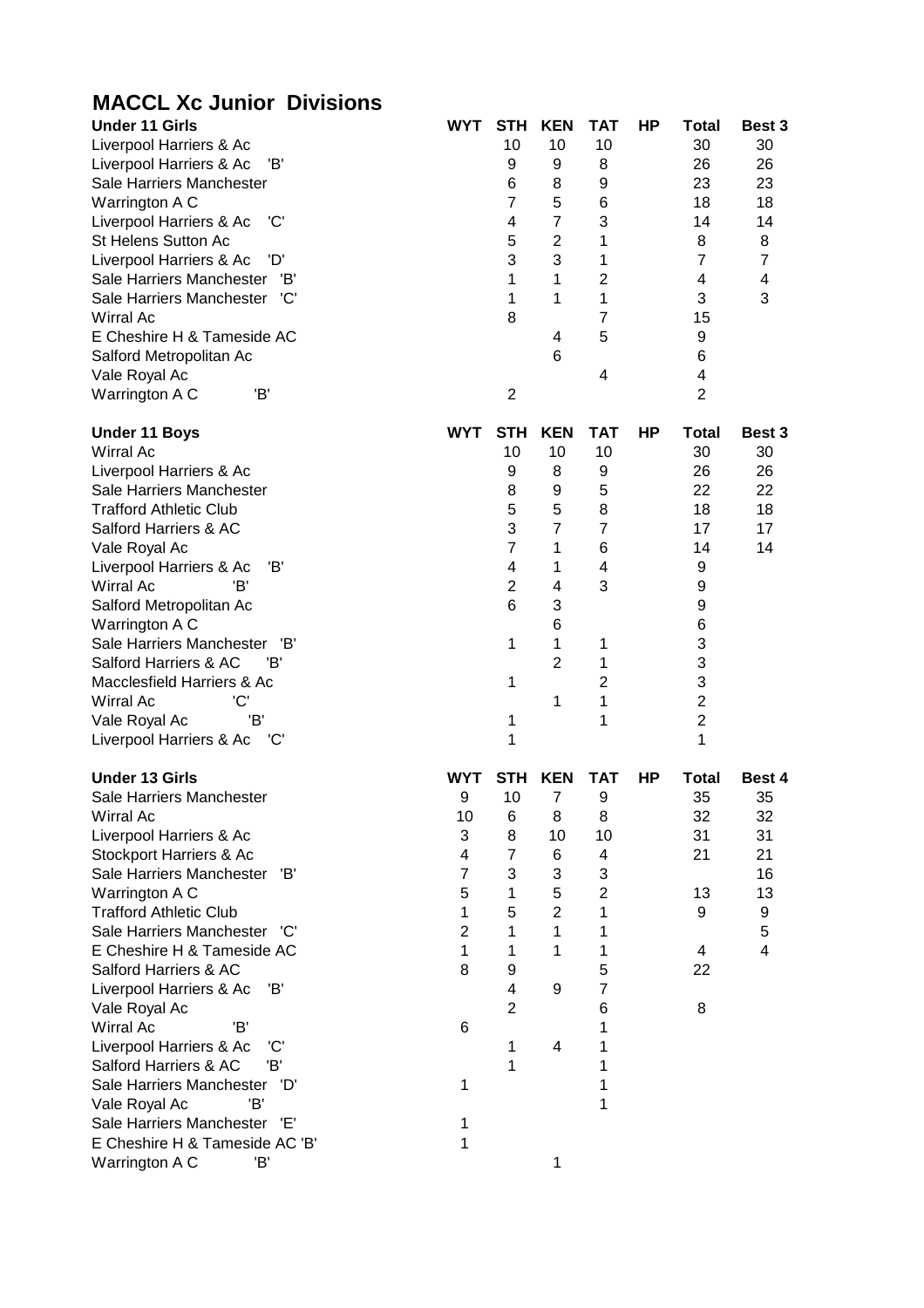| <b>Under 13 Boys</b>                 | WYT | <b>STH</b> | <b>KEN</b> | ТАТ | ΗP | Total | <b>Best 4</b> |
|--------------------------------------|-----|------------|------------|-----|----|-------|---------------|
| Sale Harriers Manchester             | 10  | 9          | 10         | 9   |    | 38    | 38            |
| Trafford Athletic Club               | 9   | 10         | 9          | 8   |    | 36    | 36            |
| Sale Harriers Manchester<br>'B'      |     | 6          | 6          | 5   |    | 24    | 24            |
| <b>Trafford Athletic Club</b><br>'B' | 8   | 7          | 5          | 4   |    | 24    | 24            |
| Stockport Harriers & Ac              | 6   | 5          | 7          | 2   |    | 20    | 20            |
| Salford Harriers & AC                | 4   | 4          | 3          |     |    | 12    | 12            |
| E Cheshire H & Tameside AC           | 1   | 2          | 4          | 3   |    | 10    | 10            |
| <b>St Helens Sutton Ac</b>           | 5   | 3          | 1          |     |    | 10    | 10            |
| Sale Harriers Manchester 'C'         | 3   |            |            |     |    | 6     | 6             |
| Salford Metropolitan Ac              | 2   |            |            |     |    | 5     | 5             |
| <b>Trafford Athletic Club</b><br>'C' |     |            |            |     |    | 4     | 4             |
| Liverpool Harriers & Ac              |     |            | 8          | 10  |    | 18    |               |
| Macclesfield Harriers & Ac           |     | 8          |            |     |    | 15    |               |
| Wirral Ac                            |     |            |            | 6   |    | 6     |               |
| Stockport Harriers & Ac<br>- 'B'     |     |            | 2          |     |    | 3     |               |
| Vale Royal Ac                        |     |            |            |     |    | 2     |               |
| E Cheshire H & Tameside AC 'B'       |     |            |            |     |    | 2     |               |
| Sale Harriers Manchester<br>'D'      |     |            |            |     |    |       |               |
| Warrington A C                       |     |            |            |     |    |       |               |
| Manchester Harriers & AC             |     |            |            |     |    |       |               |
| Salford Metropolitan Ac<br>'B'       |     |            |            |     |    |       |               |
| Trafford Athletic Club<br>'D'        |     |            | 1          |     |    |       |               |

| <b>Under 15 Girls</b>           | <b>WYT</b> | STH | KEN | ТАТ | НP | Total | Best 4 |
|---------------------------------|------------|-----|-----|-----|----|-------|--------|
| Stockport Harriers & Ac         | 10         | 10  | 9   | 9   |    | 38    | 38     |
| Salford Harriers & AC           | 8          | 8   |     | 10  |    | 33    | 33     |
| Stockport Harriers & Ac<br>'B'  | 6          | 9   | 8   |     |    | 30    | 30     |
| Sale Harriers Manchester        | 5          | 7   | 6   | 3   |    | 21    | 21     |
| Stockport Harriers & Ac 'C'     |            | 5   | 5   | 2   |    | 13    | 13     |
| E Cheshire H & Tameside AC      |            | 4   | 3   |     |    | 9     | 9      |
| <b>Trafford Athletic Club</b>   | з          | 3   |     |     |    | 8     | 8      |
| Warrington A C                  |            | 6   | 10  |     |    | 23    |        |
| Wirral Ac                       | 9          |     |     | 8   |    | 17    |        |
| Liverpool Harriers & Ac         | 2          | 2   | 4   |     |    | 8     |        |
| 'B'<br>Wirral Ac                | 4          |     |     | 4   |    | 8     |        |
| West Cheshire AC                |            |     |     | 6   |    | 6     |        |
| 'B'<br>Salford Harriers & AC    |            |     |     | 5   |    | 5     |        |
| Sale Harriers Manchester<br>'B' |            |     | 2   |     |    |       |        |
| Trafford Athletic Club<br>'B'   |            |     |     |     |    |       |        |
| Vale Royal Ac                   |            |     |     |     |    |       |        |
| Stockport Harriers & Ac 'D'     |            |     |     |     |    |       |        |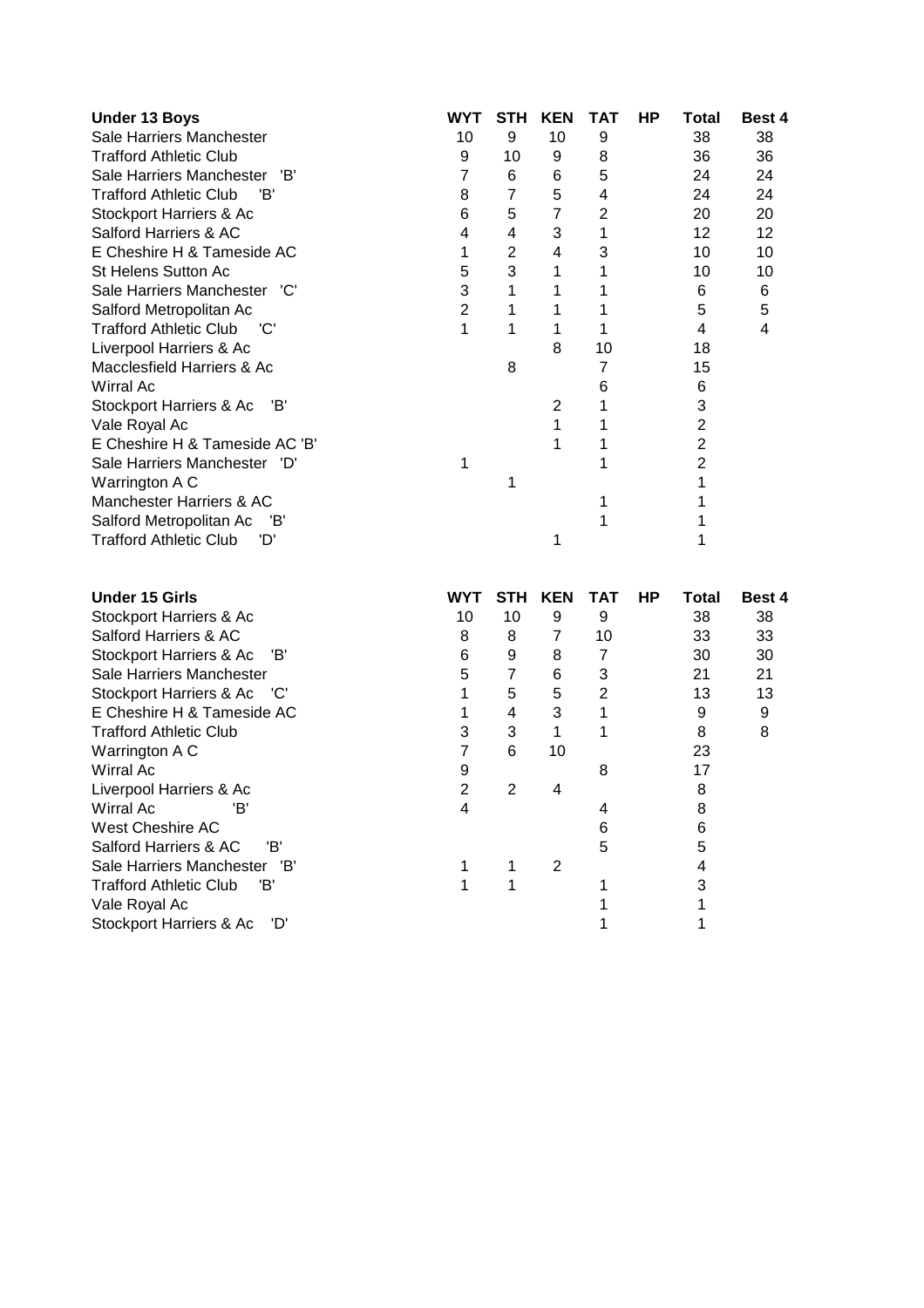| <b>Under 15 Boys</b><br>Salford Harriers & AC<br>Sale Harriers Manchester<br><b>St Helens Sutton Ac</b><br><b>Trafford Athletic Club</b><br>Stockport Harriers & Ac<br>Wirral Ac<br>Liverpool Harriers & Ac<br>Macclesfield Harriers & Ac<br>'B'<br>Wirral Ac<br>Warrington A C<br><b>Trafford Athletic Club</b><br>'B'<br>Stockport Harriers & Ac<br>'В'<br>'B'<br>Salford Harriers & AC<br>'B'<br>Sale Harriers Manchester<br>Έ<br>Liverpool Harriers & Ac | <b>WYT</b><br>6<br>$\overline{7}$<br>8<br>3<br>5<br>10<br>9<br>4<br>1<br>$\overline{2}$ | <b>STH</b><br>8<br>6<br>3<br>$\overline{7}$<br>4<br>10<br>9<br>5<br>1<br>1<br>$\overline{2}$ | <b>KEN</b><br>9<br>8<br>6<br>4<br>5<br>10<br>$\overline{7}$<br>3<br>$\overline{2}$ | TAT<br>$\overline{7}$<br>4<br>6<br>8<br>5<br>10<br>9<br>3<br>1<br>1<br>1<br>1<br>$\overline{2}$ | HP        | Total<br>30<br>25<br>23<br>22<br>19<br>30<br>28<br>12<br>9<br>8<br>5<br>4<br>3<br>3<br>$\overline{2}$ | Best 4<br>30<br>25<br>23<br>22<br>19 |
|--------------------------------------------------------------------------------------------------------------------------------------------------------------------------------------------------------------------------------------------------------------------------------------------------------------------------------------------------------------------------------------------------------------------------------------------------------------|-----------------------------------------------------------------------------------------|----------------------------------------------------------------------------------------------|------------------------------------------------------------------------------------|-------------------------------------------------------------------------------------------------|-----------|-------------------------------------------------------------------------------------------------------|--------------------------------------|
| <b>Under 17 Women</b><br>Sale Harriers Manchester<br>Salford Harriers & AC<br>Warrington A C<br>Liverpool Harriers & Ac<br>E Cheshire H & Tameside AC<br>Wirral Ac<br>Stockport Harriers & Ac                                                                                                                                                                                                                                                                | <b>WYT</b><br>9<br>10<br>$\overline{7}$<br>8                                            | <b>STH</b><br>8<br>10<br>9<br>$\overline{7}$<br>6                                            | <b>KEN</b><br>9<br>8<br>10<br>$\overline{7}$                                       | <b>TAT</b><br>10<br>9                                                                           | HP        | <b>Total</b><br>36<br>29<br>24<br>17<br>8<br>$\overline{7}$<br>6                                      | Best 4<br>36                         |
| <b>Under 17 Men</b><br><b>West Cheshire AC</b><br><b>Trafford Athletic Club</b><br>Stockport Harriers & Ac<br>Salford Harriers & AC<br><b>Trafford Athletic Club</b><br>'B'<br><b>Wirral Ac</b><br>Sale Harriers Manchester                                                                                                                                                                                                                                  | <b>WYT</b><br>9<br>8<br>7<br>10                                                         | <b>STH</b><br>9<br>8<br>10<br>$\overline{7}$                                                 | <b>KEN</b><br>9<br>8<br>10                                                         | <b>TAT</b><br>8<br>9<br>10<br>7<br>5<br>6                                                       | HP        | <b>Total</b><br>35<br>33<br>30<br>14<br>12<br>10<br>6                                                 | Best 4<br>35<br>33                   |
| <b>Junior Women</b><br>Stockport Harriers & Ac<br>Manchester Metropolitan Uni                                                                                                                                                                                                                                                                                                                                                                                | <b>WYT</b><br>10<br>9                                                                   | 10                                                                                           | STH KEN<br>10                                                                      | <b>TAT</b><br>10                                                                                | <b>HP</b> | Total<br>30<br>19                                                                                     | Best 4                               |
| Under 20 Women B+<br>Manchester Metropolitan Un 'B'                                                                                                                                                                                                                                                                                                                                                                                                          | <b>WYT</b><br>10                                                                        |                                                                                              | STH KEN                                                                            | <b>TAT</b>                                                                                      | HP        | <b>Total</b><br>10                                                                                    | Best 4                               |
| <b>Junior Men</b><br>Manchester Metropolitan Uni<br>Stockport Harriers & Ac<br>Salford Harriers & AC                                                                                                                                                                                                                                                                                                                                                         | <b>WYT</b><br>10                                                                        | 9<br>10                                                                                      | STH KEN<br>10                                                                      | <b>TAT</b><br>10                                                                                | <b>HP</b> | <b>Total</b><br>20<br>19<br>10                                                                        | Best 4                               |
| Junior Men B+                                                                                                                                                                                                                                                                                                                                                                                                                                                | <b>WYT</b>                                                                              |                                                                                              | STH KEN                                                                            | <b>TAT</b>                                                                                      | HP        | Total                                                                                                 | <b>Best 4</b>                        |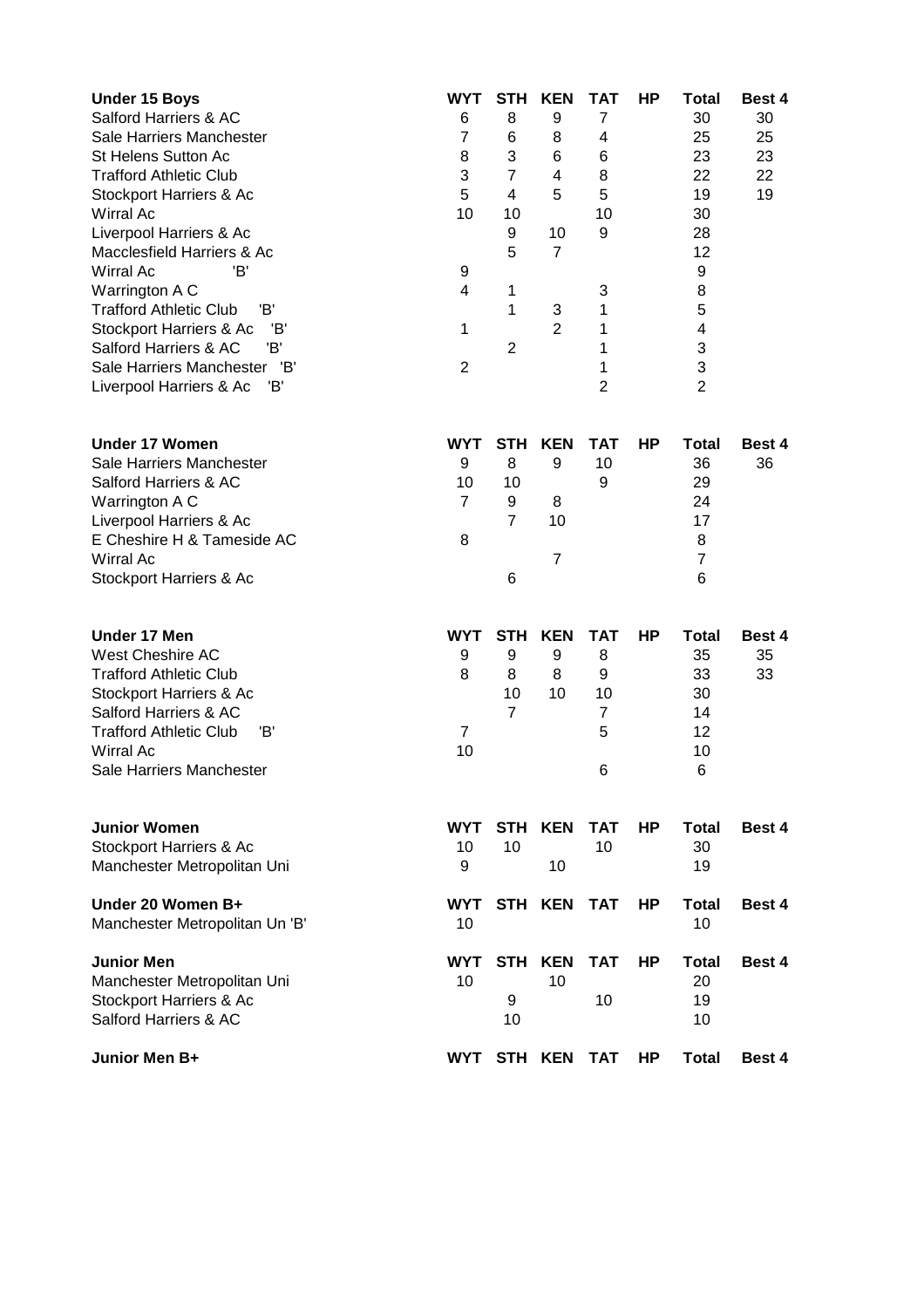## **MACCL Xc Senior Women's and Vets' Divisions**

| <b>Division 1</b>                | WYT            | <b>STH</b>       | <b>KEN</b>              | <b>TAT</b>              | <b>HP</b> | Total          | Best 4 |
|----------------------------------|----------------|------------------|-------------------------|-------------------------|-----------|----------------|--------|
| Sale Harriers Manchester         | 10             | 10               | 9                       | 10                      |           | 39             | 39     |
| Wirral Ac                        | 8              | $\boldsymbol{9}$ | 10                      | 6                       |           | 33             | 33     |
| <b>Trafford Athletic Club</b>    | 9              | 8                | $\overline{7}$          | 7                       |           | 31             | 31     |
| <b>Wilmslow Running Club</b>     | $\overline{7}$ | 5                | 5                       | 8                       |           | 25             | 25     |
| Stockport Harriers & Ac          | 6              | 6                | 8                       | $\overline{\mathbf{4}}$ |           | 24             | 24     |
| <b>Chorlton Runners</b>          | 5              | $\overline{7}$   | 6                       | 5                       |           | 23             | 23     |
| Macclesfield Harriers & Ac       | 3              | 4                | $\overline{\mathbf{4}}$ | 3                       |           | 14             | 14     |
| Salford Metropolitan Ac          | $\overline{2}$ | $\overline{2}$   | 3                       | $\overline{2}$          |           | 9              | 9      |
| Salford Harriers & AC            | 4              |                  |                         | 9                       |           | 13             |        |
| Altrincham & District AC         |                | 3                | $\overline{2}$          | 1                       |           | 6              |        |
| <b>Division 2</b>                | <b>WYT</b>     | <b>STH</b>       | <b>KEN</b>              | <b>TAT</b>              | HP        | <b>Total</b>   | Best 4 |
| <b>Manchester Triathlon Club</b> | 10             | 10               | 10                      | 10                      |           | 40             | 40     |
| <b>Bramhall Runners</b>          | 8              | 9                | $\overline{7}$          | 9                       |           | 33             | 33     |
| Swinton Running Club             | 7              | $\overline{7}$   | 6                       | 5                       |           | 25             | 25     |
| <b>Manchester Frontrunners</b>   | 6              | 8                | 4                       | $\overline{7}$          |           | 25             | 25     |
| <b>Didsbury Runners</b>          | 5              | 5                | 5                       | $\overline{\mathbf{4}}$ |           | 19             | 19     |
| Stockport Tri Club               | 4              | 4                | 3                       | 3                       |           | 14             | 14     |
| <b>Manchester Ymca Harriers</b>  | 9              |                  | 8                       | 6                       |           | 23             |        |
| <b>Buxton AC</b>                 |                | 6                | 9                       | 8                       |           | 23             |        |
|                                  |                |                  |                         |                         |           |                |        |
| Knutsford Tri Club               |                |                  |                         | $\overline{2}$          |           | $\overline{2}$ |        |
| Ladies_div_3                     | <b>WYT</b>     | <b>STH</b>       | <b>KEN</b>              | <b>TAT</b>              | HP        | Total          | Best 4 |
| Vale Royal Ac                    | 10             | 10               | 10                      | 10                      |           | 40             | 40     |
| <b>West Cheshire AC</b>          | 9              | 7                | 9                       | 7                       |           | 32             | 32     |
| Saddleworth Runners Club         | 8              | 6                | 6                       | 9                       |           | 29             | 29     |
| Manchester Harriers & AC         | 4              | 4                | $\overline{7}$          | 4                       |           | 19             | 19     |
| <b>Winston Runners</b>           | 3              | 5                | 3                       | $\overline{2}$          |           | 13             | 13     |
| <b>Marple Runners</b>            | 5              | 1                | $\overline{2}$          | 5                       |           | 13             | 13     |
| Start2jog                        | 1              | 1                | $\mathbf{1}$            | 6                       |           | 9              | 9      |
| <b>Belle Vue Racers</b>          | $\overline{2}$ | $\overline{2}$   | 1                       | 3                       |           | 8              | 8      |
| Middleton Harriers Ac            | 1              | 1                | 1                       | 1                       |           | 4              | 4      |
| Warrington A C                   |                | 8                | 8                       |                         |           | 16             |        |
| <b>Goyt Valley Striders</b>      |                |                  | 4                       | 8                       |           | 12             |        |
| Manchester Metropolitan Uni      | 6              |                  | 5                       |                         |           | 11             |        |
| St Helens Sutton Ac              |                | 9                |                         |                         |           | 9              |        |
| Oldham & Royton H & Ac           | 7              | 1                |                         | 1                       |           | 9              |        |
| <b>Running Bear</b>              |                | 3                |                         |                         |           | 3              |        |
| St Helens Tri                    |                | 1                |                         |                         |           | 1              |        |
| Dragons Running Club (sale)      |                |                  |                         | 1                       |           | 1              |        |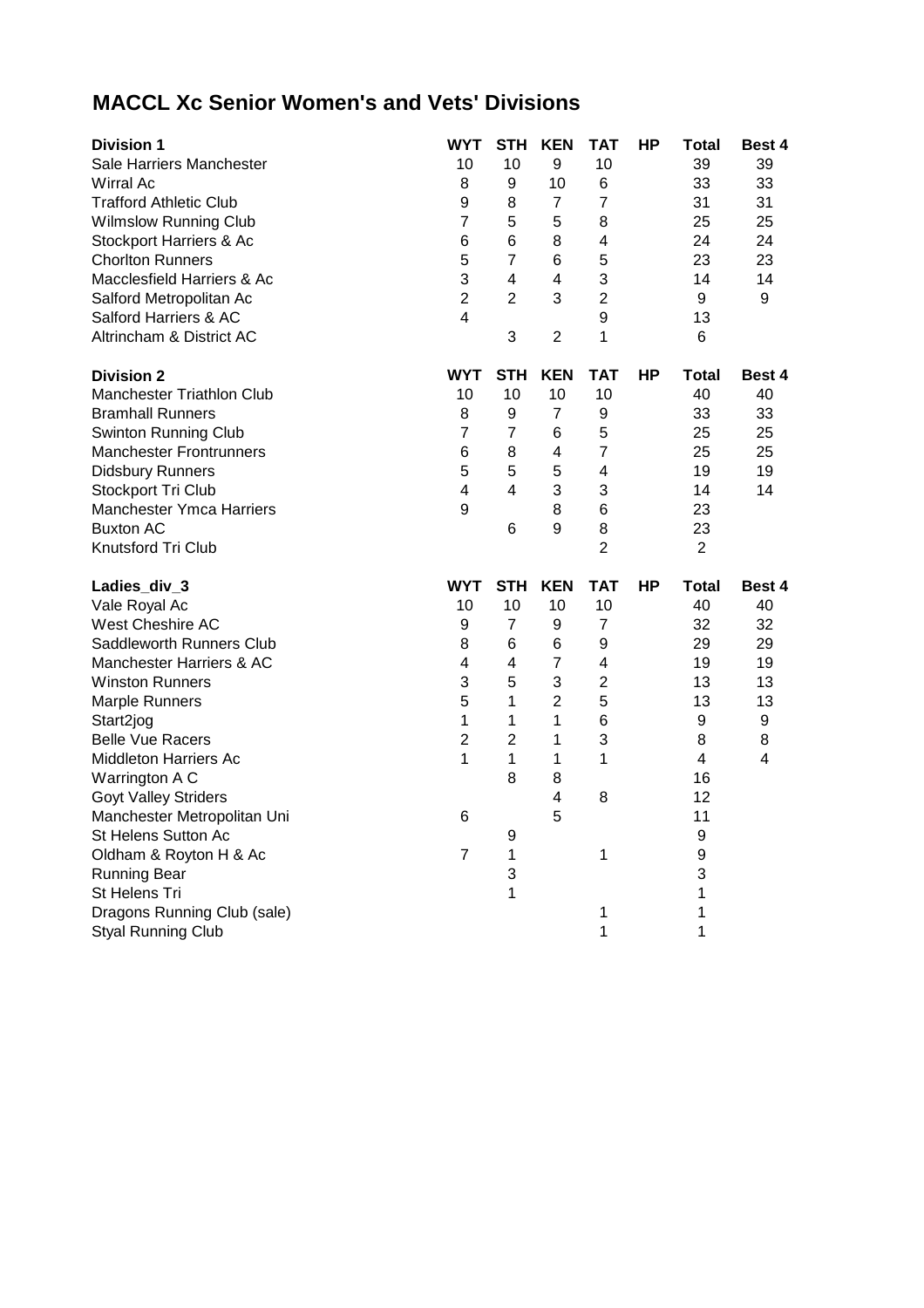| <b>B</b> Teams                       | <b>WYT</b>     | <b>STH</b>     | <b>KEN</b>     | TAT            | HP | <b>Total</b>   | Best 4         |
|--------------------------------------|----------------|----------------|----------------|----------------|----|----------------|----------------|
| Sale Harriers Manchester<br>'B'      | 10             | 10             | 10             | 10             |    | 40             | 40             |
| Stockport Harriers & Ac<br>'B        | 8              | 9              | 8              | 9              |    | 34             | 34             |
| <b>Chorlton Runners</b><br>'B'       | $\overline{7}$ | 8              | 9              | 7              |    | 31             | 31             |
| <b>Trafford Athletic Club</b><br>'B' | 9              | $\overline{7}$ | $\overline{7}$ | 8              |    | 31             | 31             |
| Manchester Triathlon Club 'B'        | 5              | 5              | 4              | 5              |    | 19             | 19             |
| <b>Bramhall Runners</b><br>'B'       | 4              | 3              | 1              | 4              |    | 12             | 12             |
| 'B'<br><b>Belle Vue Racers</b>       | 1              | 1              | 1              | 1              |    | 4              | 4              |
| 'B'<br><b>Didsbury Runners</b>       | 1              | 1              | 1              | 1              |    | 4              | 4              |
| 'B'<br>Manchester Harriers & AC      | 1              | 1              | 1              | 1              |    | 4              | 4              |
| 'B'<br><b>Marple Runners</b>         | 1              | 1              | 1              | 1              |    | 4              | 4              |
| 'B'<br><b>Middleton Harriers Ac</b>  | 1              | 1              | 1              | 1              |    | 4              | 4              |
| 'B'<br><b>Winston Runners</b>        | 1              | 1              | 1              | 1              |    | 4              | 4              |
| Macclesfield Harriers & Ac 'B'       |                | 4              | 6              | 6              |    | 16             |                |
| Wilmslow Running Club<br>'B'         | 6              | 6              |                | $\overline{2}$ |    | 14             |                |
| <b>Wirral Ac</b><br>'B'              |                | $\overline{2}$ | 5              | 3              |    | 10             |                |
| 'B'<br><b>Swinton Running Club</b>   | 3              |                | 3              | 1              |    | $\overline{7}$ |                |
| Έ<br>Salford Metropolitan Ac         | 1              |                | $\overline{2}$ | 1              |    | 4              |                |
| <b>Manchester Frontrunners</b><br>Έ  | $\overline{2}$ |                |                |                |    | $\overline{2}$ |                |
| 'B'<br>Start2jog                     |                | 1              |                | 1              |    | $\overline{2}$ |                |
| Stockport Tri Club<br>'B'            |                | 1              |                |                |    | 1              |                |
|                                      |                |                |                |                |    |                |                |
| C+ Teams                             | <b>WYT</b>     | <b>STH</b>     | <b>KEN</b>     | <b>TAT</b>     | HP | <b>Total</b>   | Best 4         |
| Sale Harriers Manchester<br>'C'      | 10             | 10             | 9              | 10             |    | 39             | 39             |
| Stockport Harriers & Ac<br>'C'       | 8              | 9              | 8              | 8              |    | 33             | 33             |
| 'C'<br><b>Chorlton Runners</b>       | 5              | 6              | 10             | 7              |    | 28             | 28             |
| Stockport Harriers & Ac<br>'D'       | 4              | 8              | 6              | 5              |    | 23             | 23             |
| Manchester Triathlon Club 'C'        | 6              | 3              | 1              | 1              |    | 11             | 11             |
| 'D'<br><b>Chorlton Runners</b>       | 1              | 1              | 5              | 3              |    | 10             | 10             |
| Έ,<br>Stockport Harriers & Ac        | 1              | 4              | 3              | 1              |    | 9              | 9              |
| 'C'<br><b>Bramhall Runners</b>       | 3              | $\overline{2}$ | 1              | 1              |    | $\overline{7}$ | $\overline{7}$ |
| 'D'<br><b>Bramhall Runners</b>       | 1              | 1              | 1              | 1              |    | 4              | 4              |
| Sale Harriers Manchester<br>'D'      | 9              | $\overline{7}$ |                | 9              |    | 25             |                |
| 'C'<br><b>Trafford Athletic Club</b> | $\overline{7}$ |                | 7              | 6              |    | 20             |                |
| Macclesfield Harriers & AC 'C'       |                | 5              | 1              | $\overline{c}$ |    | 8              |                |
| <b>Chorlton Runners</b><br>Έ'        |                |                | 4              | 1              |    | 5              |                |
| Sale Harriers Manchester             |                |                |                | 4              |    | 4              |                |
| Manchester Triathlon Club 'D'        | 2              |                |                |                |    | 3              |                |
| <b>Bramhall Runners</b><br>Έ         | 1              | 1              |                |                |    | 3              |                |
| 'C'<br><b>Marple Runners</b>         | 1              |                | 1              | 1              |    | 3              |                |
| Manchester Harriers & AC<br>'C'      |                | 1              | 1              |                |    | $\overline{2}$ |                |
| <b>Chorlton Runners</b><br>'F'       |                |                | 2              |                |    | $\overline{c}$ |                |
| Stockport Harriers & Ac<br>'F'       |                | 1              |                | 1              |    | $\overline{c}$ |                |
| 'C'<br>Start2jog                     |                | 1              |                | 1              |    | $\overline{2}$ |                |
| 'F'<br><b>Bramhall Runners</b>       |                | 1              |                |                |    | $\overline{2}$ |                |
| Manchester Triathlon Club 'E'        | 1              |                |                |                |    | 1              |                |
| <b>Swinton Running Club</b><br>'C    | 1              |                |                |                |    |                |                |
| Macclesfield Harriers & AC 'D'       |                |                |                |                |    |                |                |
| <b>Belle Vue Racers</b><br>'C'       |                |                |                |                |    |                |                |
| 'D'<br><b>Marple Runners</b>         |                |                |                |                |    |                |                |
| Salford Metropolitan Ac<br>'C'       |                |                |                | 1              |    | 1              |                |
|                                      |                |                |                |                |    |                |                |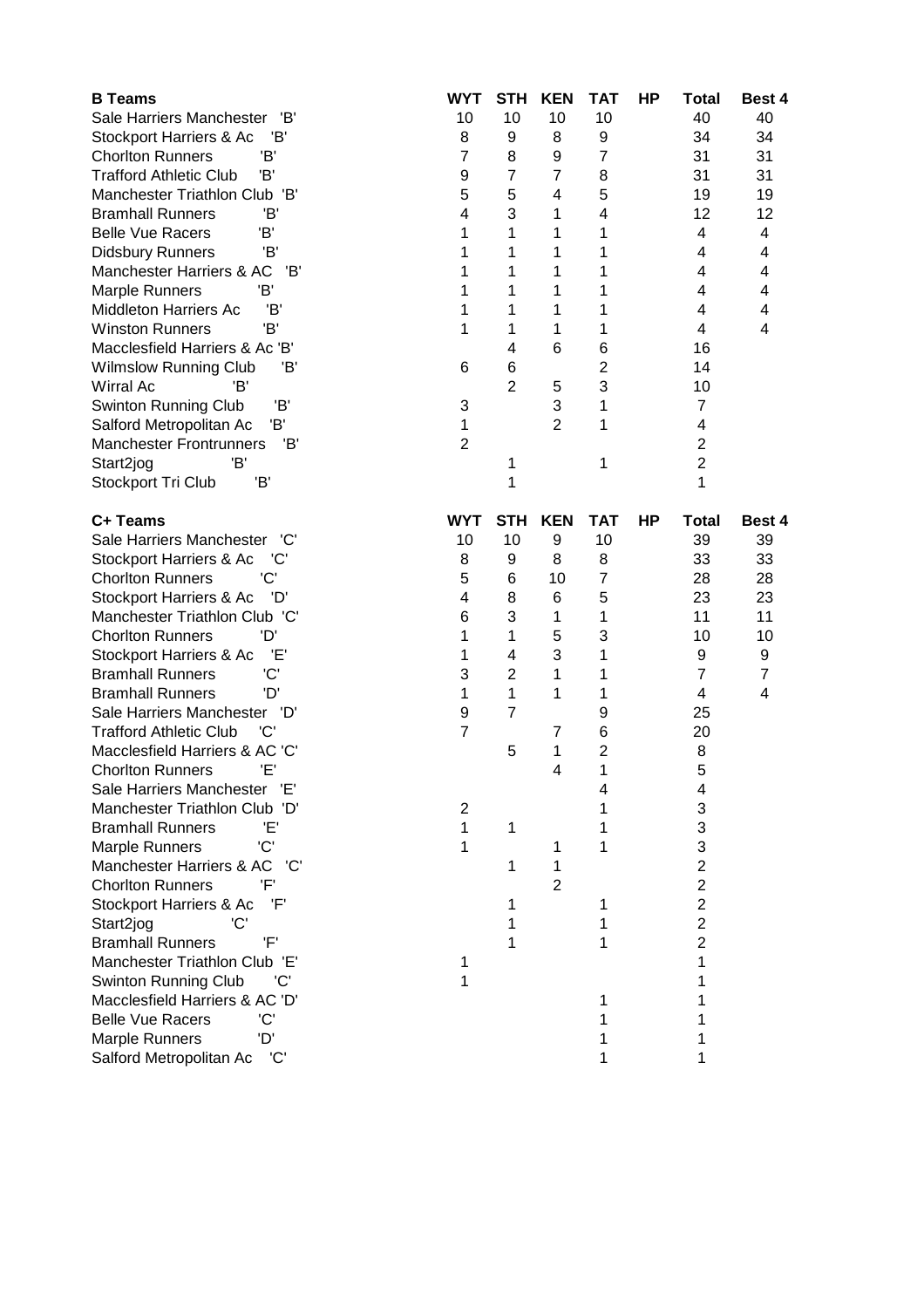| <b>Vet Teams Division 1</b>     | <b>WYT</b>              | <b>STH</b>              | <b>KEN</b>              | <b>TAT</b>     | <b>HP</b> | <b>Total</b> | Best 4        |
|---------------------------------|-------------------------|-------------------------|-------------------------|----------------|-----------|--------------|---------------|
| <b>Wilmslow Running Club</b>    | $\boldsymbol{9}$        | 10                      | 10                      | 10             |           | 39           | 39            |
| Sale Harriers Manchester        | 10                      | 9                       | $\overline{7}$          | 9              |           | 35           | 35            |
| <b>Chorlton Runners</b>         | 7                       | $\overline{7}$          | 9                       | 4              |           | 27           | 27            |
| Stockport Harriers & Ac         | 6                       | 6                       | 6                       | 5              |           | 23           | 23            |
| Macclesfield Harriers & Ac      | 1                       | 8                       | 8                       | 6              |           | 23           | 23            |
| Manchester Triathlon Club       | 8                       | 5                       | 5                       | 3              |           | 21           | 21            |
| <b>Trafford Athletic Club</b>   | 5                       | $\overline{4}$          | $\overline{\mathbf{4}}$ | 8              |           | 21           | 21            |
| <b>Wirral Ac</b>                | 3                       | $\mathbf{1}$            | 1                       | $\overline{7}$ |           | 12           | 12            |
| <b>Swinton Running Club</b>     | $\overline{\mathbf{4}}$ | 3                       | 3                       | $\mathbf{1}$   |           | 11           | 11            |
| Salford Metropolitan Ac         | $\overline{2}$          | $\overline{2}$          | $\overline{2}$          | $\overline{2}$ |           | 8            | 8             |
| <b>Vet Teams Division 2</b>     | <b>WYT</b>              | <b>STH</b>              | <b>KEN</b>              | <b>TAT</b>     | <b>HP</b> | Total        | Best 4        |
| <b>Bramhall Runners</b>         | 10                      | 8                       | 8                       | 9              |           | 35           | 35            |
| <b>Manchester Frontrunners</b>  | $\boldsymbol{9}$        | $\overline{7}$          | 6                       | 8              |           | 30           | 30            |
| Altrincham & District AC        | $\overline{\mathbf{4}}$ | 9                       | 9                       | $\overline{7}$ |           | 29           | 29            |
| <b>Winston Runners</b>          | $\overline{7}$          | 6                       | 5                       | 5              |           | 23           | 23            |
| <b>Buxton AC</b>                | 5                       | 5                       | $\overline{7}$          | 6              |           | 23           | 23            |
| Stockport Tri Club              | 8                       | 3                       | $\overline{\mathbf{4}}$ | 4              |           | 19           | 19            |
| <b>Belle Vue Racers</b>         | $6\phantom{1}6$         | $\overline{\mathbf{4}}$ | 3                       | 3              |           | 16           | 16            |
| Vale Royal AC                   |                         | 10                      | 10                      | 10             |           | 30           |               |
| <b>Vet Teams Division 3</b>     | <b>WYT</b>              | <b>STH</b>              | <b>KEN</b>              | TAT            | <b>HP</b> | Total        | <b>Best 4</b> |
| West Cheshire AC                | 9                       | 9                       | 10                      | $\overline{7}$ |           | 35           | 35            |
| Manchester Harriers & AC        | 6                       | 8                       | 8                       | 8              |           | 30           | 30            |
| Marple Runners                  | $\overline{7}$          | 6                       | $\overline{7}$          | 5              |           | 25           | 25            |
| <b>Didsbury Runners</b>         | 4                       | 5                       | 6                       | 1              |           | 16           | 16            |
| <b>Middleton Harriers Ac</b>    | 3                       | 1                       | 5                       | $\mathbf{1}$   |           | 10           | 10            |
| Saddleworth Runners Club        | 5                       | $\overline{7}$          |                         | 9              |           | 21           |               |
| <b>Goyt Valley Striders</b>     |                         |                         | 9                       | 10             |           | 19           |               |
| <b>Manchester Ymca Harriers</b> | 8                       |                         |                         | 6              |           | 14           |               |
| Salford Harriers & AC           | 10                      |                         |                         |                |           | 10           |               |
| St Helens Sutton Ac             |                         | 10                      |                         |                |           | 10           |               |
| Dragons Running Club (sale)     |                         | 1                       |                         | 4              |           | 5            |               |
| <b>Running Bear</b>             |                         | $\overline{\mathbf{4}}$ |                         |                |           | 4            |               |
| Start2jog                       | $\overline{2}$          | 1                       |                         | 1              |           | 4            |               |
| Oldham & Royton H & Ac          |                         | $\overline{2}$          |                         | $\overline{2}$ |           | 4            |               |
| Warrington A C                  |                         | 3                       |                         |                |           | 3            |               |
| <b>Styal Running Club</b>       |                         |                         |                         | 3              |           | 3            |               |
| St Helens Tri                   |                         | 1                       |                         |                |           | 1            |               |
| Knutsford Tri Club              |                         |                         |                         | 1              |           | 1            |               |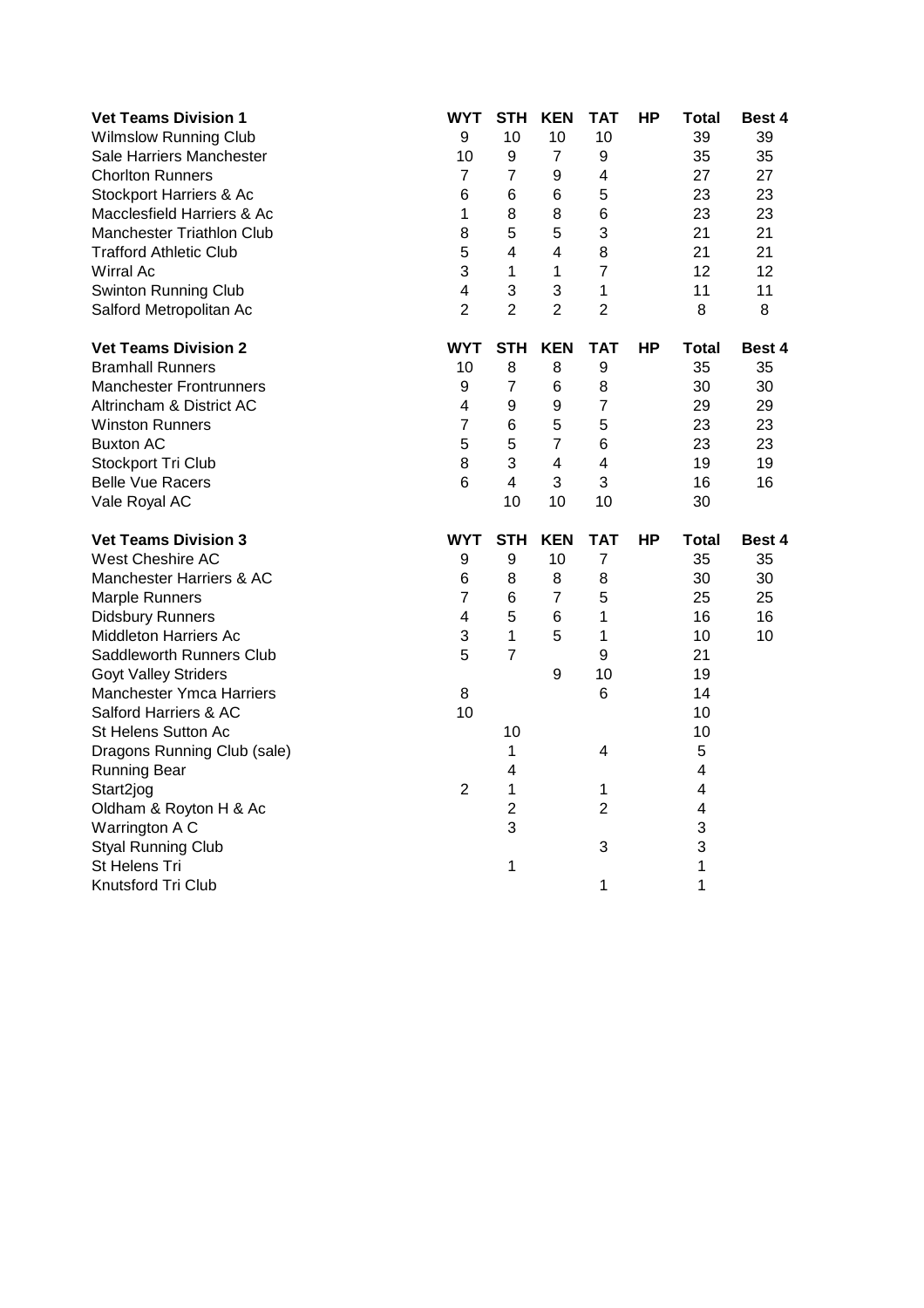| <b>B</b> Teams                        | WYT | STH | KEN | TAT | ΗP | <b>Total</b> | Best 4 |
|---------------------------------------|-----|-----|-----|-----|----|--------------|--------|
| Sale Harriers Manchester<br>'B'       | 10  | 8   | 9   | 10  |    | 37           | 37     |
| <b>Chorlton Runners</b><br>'B'        | 9   | 7   | 10  | 6   |    | 32           | 32     |
| Stockport Harriers & Ac<br>'B'        | 6   | 9   | 8   |     |    | 30           | 30     |
| Manchester Triathlon Club 'B'         | 8   | 6   | 3   | 3   |    | 20           | 20     |
| <b>Bramhall Runners</b><br>'B'        | 5   | 4   | 5   | 4   |    | 18           | 18     |
| 'B'<br><b>Swinton Running Club</b>    | 3   |     | 4   |     |    | 9            | 9      |
| Manchester Harriers & AC<br>'B'       | 2   |     |     |     |    | 5            | 5      |
| <b>Marple Runners</b><br>'B'          |     |     |     |     |    | 5            | 5      |
| 'B'<br><b>Belle Vue Racers</b>        |     |     |     |     |    | 4            | 4      |
| <b>Middleton Harriers Ac</b><br>'B'   |     |     |     |     |    | 4            | 4      |
| Stockport Tri Club<br>'B'             |     |     |     |     |    | 4            | 4      |
| <b>Winston Runners</b><br>'B'         |     |     |     |     |    | 4            | 4      |
| 'B'<br><b>Wilmslow Running Club</b>   |     | 10  |     | 9   |    | 26           |        |
| Macclesfield Harriers & Ac 'B'        |     | 5   | 6   | 5   |    | 16           |        |
| <b>Trafford Athletic Club</b><br>'B'  |     |     |     | 8   |    | 15           |        |
| <b>Manchester Frontrunners</b><br>'B' | 4   | 2   |     |     |    |              |        |
| Altrincham & District AC<br>'B'       |     | 3   |     |     |    | 5            |        |
| 'B'<br>Salford Metropolitan Ac        |     |     | 2   |     |    |              |        |
| Start2jog<br>'B'                      |     |     |     |     |    |              |        |
| 'B'<br>Didsbury Runners               |     |     |     |     |    |              |        |
| 'B'<br><b>Goyt Valley Striders</b>    |     |     |     |     |    |              |        |
| Wirral Ac<br>'B'                      |     |     |     |     |    |              |        |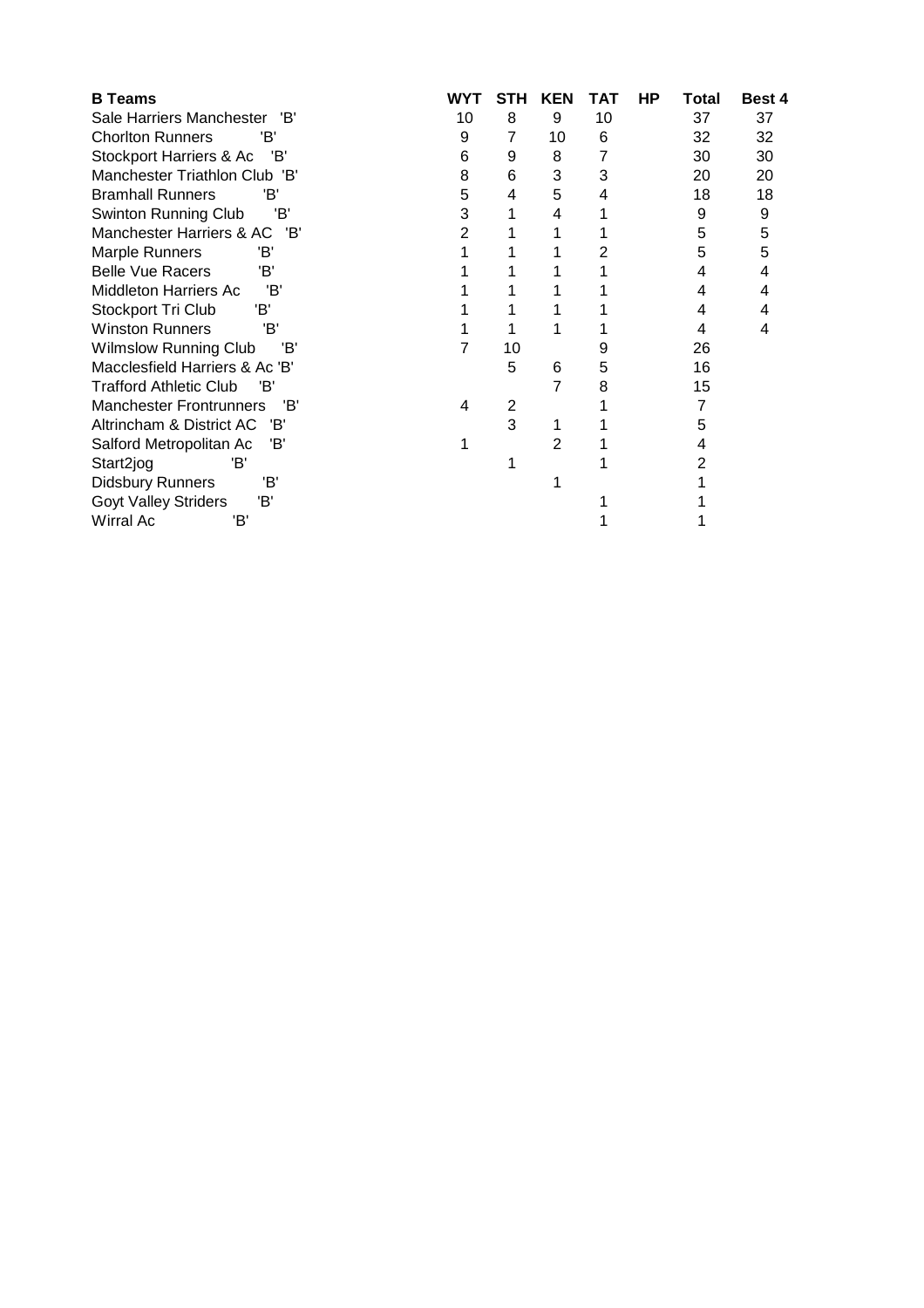| C+ Teams                              | <b>WYT</b>     | <b>STH</b>              | <b>KEN</b>     | <b>TAT</b>     | <b>HP</b> | <b>Total</b>   | Best 4         |
|---------------------------------------|----------------|-------------------------|----------------|----------------|-----------|----------------|----------------|
| Stockport Harriers & Ac<br>'C'        | 7              | 10                      | 9              | 10             |           | 36             | 36             |
| <b>Chorlton Runners</b><br>'C'        | 9              | 4                       | 10             | 6              |           | 29             | 29             |
| 'D'<br>Stockport Harriers & Ac        | 3              | 8                       | 6              | 7              |           | 24             | 24             |
| 'C'<br><b>Bramhall Runners</b>        | 5              | 9                       | 1              | 8              |           | 23             | 23             |
| Manchester Triathlon Club 'C'         | 8              | 6                       | 1              | 1              |           | 16             | 16             |
| <b>Bramhall Runners</b><br>'D         | $\overline{2}$ | 3                       | 1              | 3              |           | 9              | 9              |
| 'C'<br><b>Marple Runners</b>          | 1              | 1                       | 3              | $\overline{2}$ |           | $\overline{7}$ | $\overline{7}$ |
| Manchester Harriers & AC<br>'C'       | 1              | 1                       | 1              | 1              |           | 4              | 4              |
| <b>Bramhall Runners</b><br>Έ'         | 1              | 1                       | 1              | 1              |           | 4              | $\overline{4}$ |
| 'F'<br><b>Bramhall Runners</b>        | 1              | 1                       | 1              | 1              |           | 4              | 4              |
| Sale Harriers Manchester<br>'C'       | 10             | 7                       |                | 9              |           | 26             |                |
| Macclesfield Harriers & AC 'C'        |                | 5                       | 5              | 4              |           | 14             |                |
| <b>Chorlton Runners</b><br>'D'        | 4              |                         | 8              | 1              |           | 13             |                |
| Έ'<br><b>Chorlton Runners</b>         | 1              |                         | $\overline{7}$ |                |           | 8              |                |
| Manchester Triathlon Club 'D'         | 6              |                         |                |                |           | 6              |                |
| <b>Swinton Running Club</b><br>'C'    | 1              |                         | 4              |                |           | 5              |                |
| Sale Harriers Manchester<br>'D'       |                |                         |                | 5              |           | 5              |                |
| Έ΄<br>Stockport Harriers & Ac         | 1              | $\overline{\mathbf{c}}$ |                | 1              |           | 4              |                |
| 'G'<br><b>Bramhall Runners</b>        | 1              | 1                       |                | 1              |           | 3              |                |
| Marple Runners<br>'D'                 | 1              |                         | 1              | 1              |           | 3              |                |
| <b>Winston Runners</b><br>'C'         |                | 1                       | 1              | 1              |           | 3              |                |
| 'C'<br><b>Middleton Harriers Ac</b>   |                | 1                       | 1              |                |           | $\overline{2}$ |                |
| 'F'<br><b>Chorlton Runners</b>        |                |                         | $\overline{2}$ |                |           | $\overline{2}$ |                |
| 'C'<br>Start2jog                      |                | 1                       |                | 1              |           | $\overline{2}$ |                |
| <b>Bramhall Runners</b><br>'H'        |                | 1                       |                | 1              |           | $\overline{2}$ |                |
| Macclesfield Harriers & AC 'D'        |                |                         | 1              | 1              |           | $\overline{2}$ |                |
| 'F'<br><b>Marple Runners</b>          |                |                         | 1              | 1              |           | 2              |                |
| Manchester Triathlon Club 'E'         | 1              |                         |                |                |           |                |                |
| 'C'<br><b>Manchester Frontrunners</b> | 1              |                         |                |                |           |                |                |
| Manchester Triathlon Club 'F'         | 1              |                         |                |                |           |                |                |
| Stockport Tri Club<br>'C'             |                | 1                       |                |                |           |                |                |
| 'C'<br><b>Belle Vue Racers</b>        |                |                         |                | 1              |           |                |                |
| Dragons Running Club (sale 'B'        |                |                         |                |                |           |                |                |
| Salford Metropolitan Ac<br>'C'        |                |                         |                | 1              |           | 1              |                |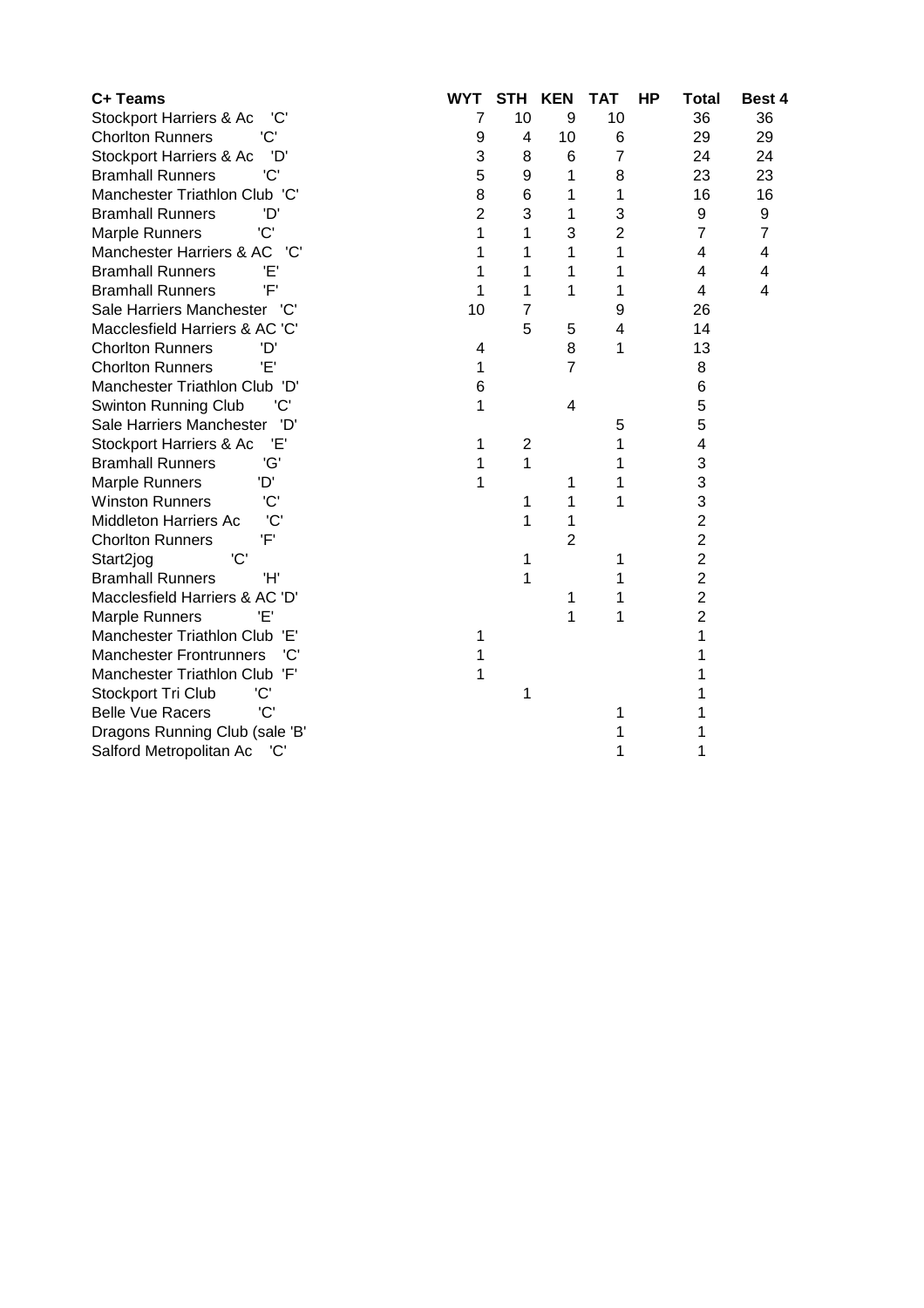## **MACCL Xc Senior Men's and Vets' Divisions**

| <b>Division 1</b>                                     | <b>WYT</b>     | STH                     | <b>KEN</b>              | TAT            | <b>HP</b> | Total                        | <b>Best 4</b>  |
|-------------------------------------------------------|----------------|-------------------------|-------------------------|----------------|-----------|------------------------------|----------------|
| Sale Harriers Manchester                              | 10             | 10                      | 10                      | 9              |           | 39                           | 39             |
| Horwich R M I Harriers                                | 9              | 8                       | 8                       | 8              |           | 33                           | 33             |
| <b>Chorlton Runners</b>                               | 8              | $\overline{7}$          | 9                       | $\overline{7}$ |           | 31                           | 31             |
| Salford Harriers & AC                                 | 5              | 9                       | $\overline{7}$          | 10             |           | 31                           | 31             |
| Stockport Harriers & Ac                               | $\overline{7}$ | 6                       | 5                       | 6              |           | 24                           | 24             |
| Altrincham & District AC                              | 3              | 5                       | 6                       | 4              |           | 18                           | 18             |
| <b>Trafford Athletic Club</b>                         | 4              | 4                       | $\overline{\mathbf{4}}$ | 5              |           | 17                           | 17             |
| E Cheshire H & Tameside AC                            | 6              | 3                       | 3                       | 3              |           | 15                           | 15             |
| Macclesfield Harriers & Ac                            | $\overline{2}$ | $\overline{2}$          | $\overline{2}$          | $\overline{2}$ |           | 8                            | 8              |
| <b>Division 2</b>                                     | WYT            | <b>STH</b>              | <b>KEN</b>              | <b>TAT</b>     | HP        | Total                        | Best 4         |
| <b>Wilmslow Running Club</b>                          | 9              | 9                       | 9                       | $\overline{7}$ |           | 34                           | 34             |
| Vale Royal AC                                         | 8              | 10                      | 7                       | 9              |           | 34                           | 34             |
| Manchester Triathlon Club                             | 10             | 5                       | 10                      | 6              |           | 31                           | 31             |
| <b>Bramhall Runners</b>                               | $\overline{7}$ | 6                       | 8                       | 10             |           | 31                           | 31             |
| <b>Didsbury Runners</b>                               | $\overline{4}$ | $\overline{7}$          | 3                       | 8              |           | 22                           | 22             |
| <b>Manchester Frontrunners</b>                        | 5              | 4                       | 4                       | 5              |           | 18                           | 18             |
| Salford Metropolitan AC                               | 6              | $\overline{2}$          | 6                       | $\overline{2}$ |           | 16                           | 16             |
| <b>Middleton Harriers Ac</b>                          | 3              | 3                       | 5                       | 3              |           | 14                           | 14             |
| <b>Swinton Running Club</b>                           | $\overline{2}$ | $\mathbf{1}$            | $\overline{2}$          | 4              |           | 9                            | 9              |
| <b>Buxton AC</b>                                      |                | 8                       |                         |                |           | 8                            |                |
| <b>Division 3</b>                                     | <b>WYT</b>     | <b>STH</b>              | <b>KEN</b>              | <b>TAT</b>     | <b>HP</b> | <b>Total</b>                 | <b>Best 4</b>  |
| Manchester Harriers & AC                              | 6              | $\overline{7}$          | 10                      | $\overline{7}$ |           | 30                           | 30             |
| <b>Belle Vue Racers</b>                               | 8              | 1                       | $\overline{7}$          | 9              |           | 25                           | 25             |
| St Helens Tri                                         | $\overline{2}$ | $\overline{\mathbf{4}}$ | $6\phantom{1}6$         | 4              |           | 16                           | 16             |
| Stockport Tri Club                                    | 3              | 1                       | 4                       | $\overline{c}$ |           | 10                           | 10             |
| <b>Marple Runners</b>                                 | 1              | $\mathbf{1}$            | 5                       | 3              |           | 10                           | 10             |
| Knutsford Tri Club                                    | 1              | $\overline{c}$          | 3                       | 1              |           | $\overline{7}$               | $\overline{7}$ |
| <b>Glossopdale Harriers</b>                           |                |                         |                         |                |           |                              |                |
|                                                       | 5              | 8                       |                         | 8              |           | 21                           |                |
| Oldham & Royton H & Ac                                |                | 5                       | 9                       | 6              |           | 20                           |                |
| Manchester Ymca Harriers                              | $\overline{7}$ | 3                       |                         | 10             |           | 20                           |                |
| West Cheshire AC                                      | 9              | $\boldsymbol{9}$        |                         |                |           | 18                           |                |
| <b>Goyt Valley Striders</b>                           |                | 1                       | 8                       | 5              |           | 14                           |                |
| Wirral Ac                                             | 10             |                         |                         |                |           | 10                           |                |
| St Helens Sutton Ac                                   |                | 10                      |                         |                |           | 10                           |                |
| Saddleworth Runners Club                              | 1              | 6                       |                         |                |           | $\overline{7}$               |                |
| Manchester Metropolitan Uni                           | 4              |                         |                         |                |           | 4                            |                |
| Dragons Running Club (sale)<br><b>Winston Runners</b> | 1              | 1                       | 2                       | 1              |           | $\overline{\mathbf{4}}$<br>1 |                |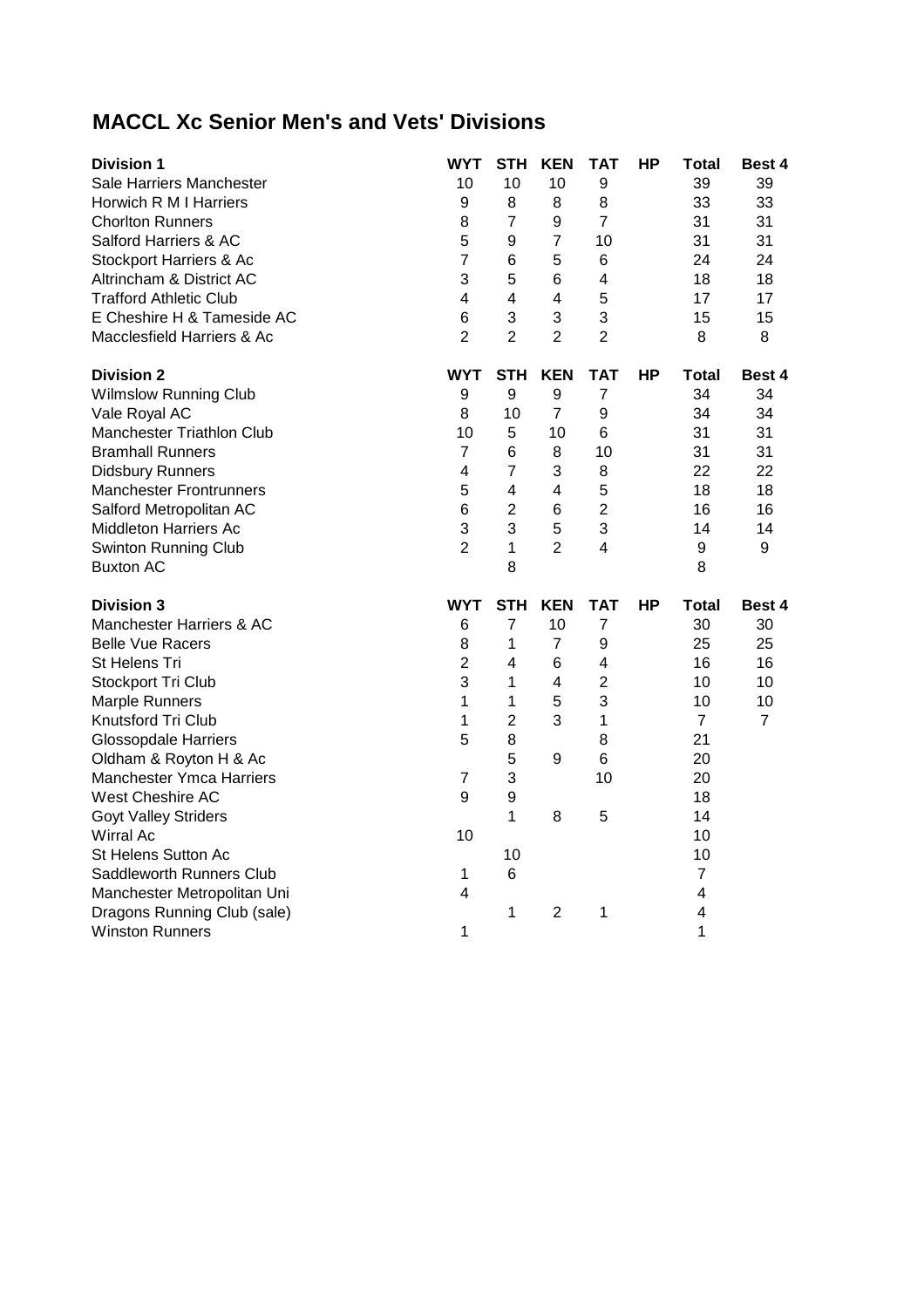| <b>B</b> Teams                                                    | WYT            | <b>STH</b>              | <b>KEN</b>       | TAT            | HР | Total                   | Best 4        |
|-------------------------------------------------------------------|----------------|-------------------------|------------------|----------------|----|-------------------------|---------------|
| Sale Harriers Manchester<br>'B'                                   | 10             | 10                      | $\boldsymbol{9}$ | 9              |    | 38                      | 38            |
| 'B'<br>Salford Harriers & AC                                      | 9              | 9                       | 8                | 8              |    | 34                      | 34            |
| 'B'<br><b>Chorlton Runners</b>                                    | 8              | 6                       | 10               | 10             |    | 34                      | 34            |
| 'B'<br>Stockport Harriers & Ac                                    | $\overline{7}$ | $\overline{7}$          | 6                | 7              |    | 27                      | 27            |
| 'B'<br><b>Bramhall Runners</b>                                    | 5              | 1                       | 3                | 3              |    | 12                      | 12            |
| Manchester Triathlon Club 'B'                                     | 6              | 3                       | 1                | 1              |    | 11                      | 11            |
| Manchester Harriers & AC<br>'B'                                   | 1              | 1                       | 1                | 1              |    | $\overline{\mathbf{4}}$ | 4             |
| Altrincham & District AC<br>'B'                                   |                | 5                       | 7                | 5              |    | 17                      |               |
| 'B'<br>Horwich R M I Harriers                                     |                | 8                       |                  | 6              |    | 14                      |               |
| 'B'<br>Salford Metropolitan Ac                                    | 3              | 1                       | 4                |                |    | 8                       |               |
| Macclesfield Harriers & Ac 'B'                                    |                | 1                       | 5                | $\overline{2}$ |    | 8                       |               |
| <b>Trafford Athletic Club</b><br>'B'                              |                | 4                       |                  | 4              |    | 8                       |               |
| E Cheshire H & Tameside AC 'B'                                    | 4              | 1                       | 2                |                |    | $\overline{7}$          |               |
| <b>Manchester Frontrunners</b><br>'B'                             |                | $\overline{2}$          |                  | 1              |    | 3                       |               |
| 'B'<br><b>Belle Vue Racers</b>                                    | $\overline{2}$ |                         |                  |                |    | $\overline{2}$          |               |
| <b>Middleton Harriers Ac</b><br>'B'                               | 1              | 1                       |                  |                |    | $\overline{c}$          |               |
| St Helens Tri<br>'B'                                              | 1              | 1                       |                  |                |    | $\overline{2}$          |               |
| Stockport Tri Club<br>'B'                                         | 1              |                         |                  |                |    | 1                       |               |
| 'B'<br><b>Didsbury Runners</b>                                    |                | 1                       |                  |                |    | 1                       |               |
|                                                                   |                |                         |                  |                |    |                         |               |
|                                                                   |                |                         |                  |                |    |                         |               |
| C= Teams                                                          | WYT            | <b>STH</b>              | <b>KEN</b>       | TAT            | НP | Total                   | <b>Best 4</b> |
| Sale Harriers Manchester 'C'                                      | 10             | 10                      | 9                | 10             |    | 39                      | 39            |
| 'C'<br><b>Chorlton Runners</b>                                    | 8              | 6                       | 10               | 9              |    | 33                      | 33            |
| Sale Harriers Manchester<br>'D'                                   | 9              | 8                       | 5                | $\overline{7}$ |    | 29                      | 29            |
| Stockport Harriers & Ac<br>'C'                                    | 5              | $\overline{7}$          | $\overline{7}$   | 8              |    | 27                      | 27            |
| 'D'<br><b>Chorlton Runners</b>                                    | $\overline{7}$ | 3                       | 8                | 5              |    | 23                      | 23            |
| <b>Chorlton Runners</b><br>Έ'                                     | 4              | 1                       | 4                | 1              |    | 10                      | 10            |
| 'C'<br>Salford Harriers & AC                                      |                | 9                       |                  | 6              |    | 15                      |               |
| 'C'<br>Altrincham & District AC                                   |                | $\overline{\mathbf{4}}$ | 6                | 3              |    | 13                      |               |
| Sale Harriers Manchester 'E'                                      |                | 5                       |                  | 4              |    | $\boldsymbol{9}$        |               |
| Manchester Triathlon Club 'C'                                     | 6              |                         |                  |                |    | 6                       |               |
| 'F'<br><b>Chorlton Runners</b>                                    | $\overline{2}$ |                         | 3                | 1              |    | 6                       |               |
| Stockport Harriers & Ac<br>'D'                                    |                | $\overline{2}$          | $\overline{2}$   | 1              |    | 5                       |               |
| 'C'<br><b>Bramhall Runners</b>                                    | 3              |                         |                  | 1              |    | 4                       |               |
| Sale Harriers Manchester<br>'F'                                   |                | 1                       |                  | 1              |    | $\overline{2}$          |               |
| 'G'<br><b>Chorlton Runners</b>                                    |                |                         | 1                | 1              |    | $\overline{c}$          |               |
| 'C'<br><b>Trafford Athletic Club</b>                              |                |                         |                  | $\overline{2}$ |    | $\overline{2}$          |               |
| <b>Manchester Frontrunners</b><br>'C'                             |                | 1                       |                  |                |    | 1                       |               |
| Altrincham & District AC<br>'D'<br>'F'<br>Stockport Harriers & Ac |                |                         |                  | 1<br>1         |    | 1<br>1                  |               |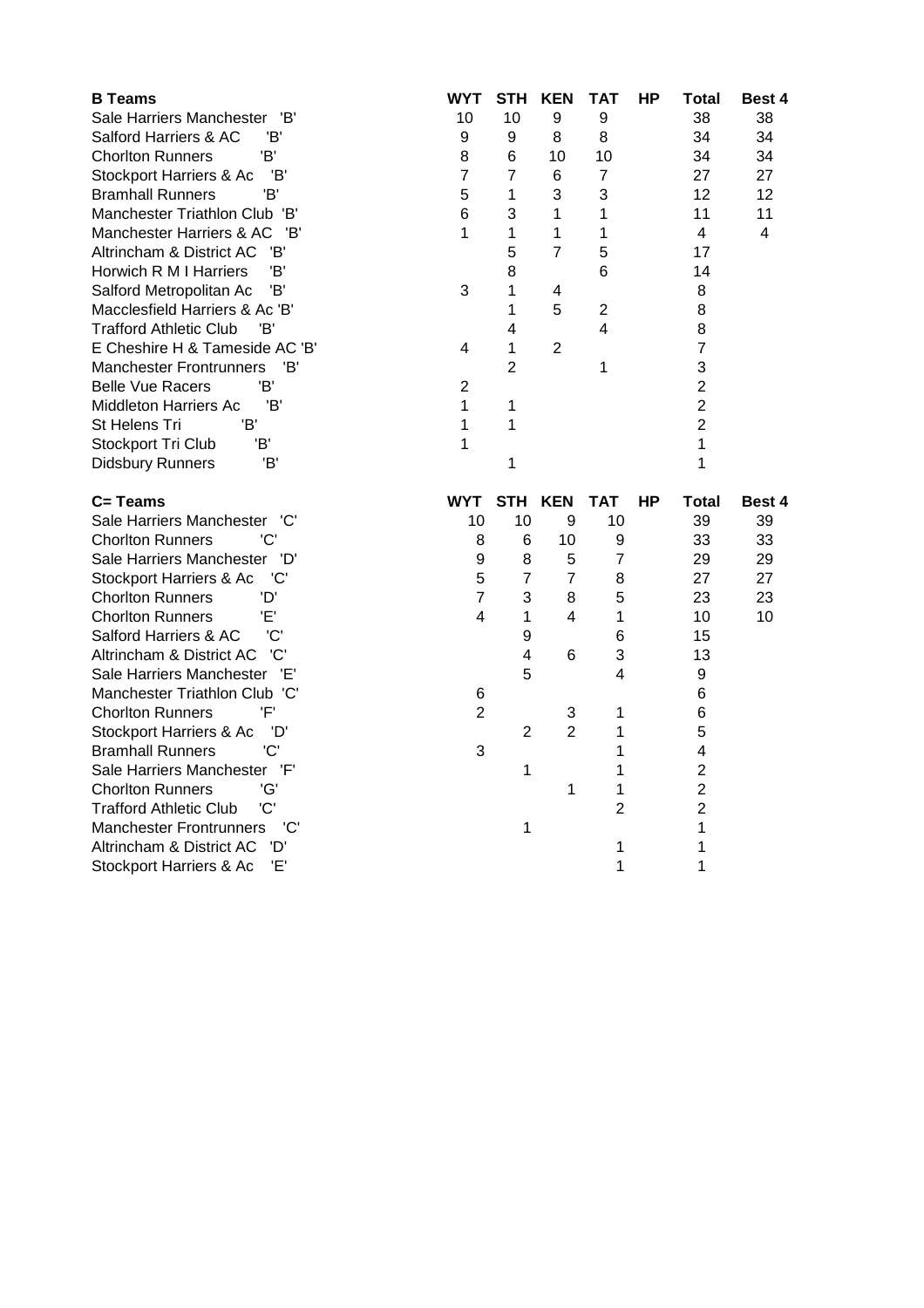| Vet Men                          |                |                |                |                |    |                |               |
|----------------------------------|----------------|----------------|----------------|----------------|----|----------------|---------------|
| <b>Division 1</b>                | WYT            | <b>STH</b>     | <b>KEN</b>     | TAT            | HР | Total          | <b>Best 4</b> |
| Sale Harriers Manchester         | 10             | 9              | 9              | 9              |    | 37             | 37            |
| <b>Chorlton Runners</b>          | $\overline{7}$ | 10             | 10             | 10             |    | 37             | 37            |
| Salford Harriers & AC            | 8              | $\overline{7}$ | 8              | $\overline{7}$ |    | 30             | 30            |
| <b>Trafford Athletic Club</b>    | 5              | 8              | 5              | 6              |    | 24             | 24            |
| Stockport Harriers & Ac          | 6              | 4              | 6              | 8              |    | 24             | 24            |
| <b>Wilmslow Running Club</b>     | 9              | 6              | 4              | 4              |    | 23             | 23            |
| Horwich R M I Harriers           | 4              | 5              | $\overline{7}$ | 5              |    | 21             | 21            |
| Vale Royal AC                    | 3              | 3              | 3              | 3              |    | 12             | 12            |
| Swinton Running Club             | $\overline{2}$ | $\overline{2}$ | $\overline{2}$ | $\overline{2}$ |    | 8              | 8             |
| <b>Division 2</b>                | WYT            | STH            | <b>KEN</b>     | TAT            | НP | Total          | <b>Best 4</b> |
| Altrincham & District AC         | 10             | 10             | 10             | 10             |    | 40             | 40            |
| <b>Bramhall Runners</b>          | 8              | 9              | 9              | 9              |    | 35             | 35            |
| <b>Manchester Triathlon Club</b> | 9              | $\overline{7}$ | $\overline{7}$ | 8              |    | 31             | 31            |
| Salford Metropolitan AC          | $\overline{7}$ | 8              | 8              | 4              |    | 27             | 27            |
| St Helens Tri                    | 5              | 5              | 4              | $\overline{7}$ |    | 21             | 21            |
| <b>Marple Runners</b>            | 4              | 4              | 6              | 6              |    | 20             | 20            |
| E Cheshire H & Tameside AC       | 6              | 3              | 5              | 5              |    | 19             | 19            |
| <b>Buxton AC</b>                 |                | 6              |                | 3              |    | 9              |               |
| <b>Division 3</b>                | <b>WYT</b>     | <b>STH</b>     | <b>KEN</b>     | <b>TAT</b>     | HР | Total          | Best 4        |
| West Cheshire AC                 | 9              | 9              | 9              | 6              |    | 33             | 33            |
| <b>Glossopdale Harriers</b>      | 8              | 10             | 5              | 9              |    | 32             | 32            |
| Manchester Harriers & AC         | 7              | 5              | 8              | 3              |    | 23             | 23            |
| <b>Middleton Harriers Ac</b>     | $\overline{2}$ | 8              | 10             | 1              |    | 21             | 21            |
| <b>Manchester Frontrunners</b>   | 5              | 4              | $\overline{7}$ | 4              |    | 20             | 20            |
| Stockport Tri Club               | 4              | 6              | $\overline{2}$ | $\overline{7}$ |    | 19             | 19            |
| Knutsford Tri Club               | 3              | 3              | 1              | 1              |    | 8              | 8             |
| St Helens Sutton Ac              |                | $\overline{7}$ |                | 10             |    | 17             |               |
| <b>Goyt Valley Striders</b>      |                | 1              | 6              | 5              |    | 12             |               |
| <b>Wirral Ac</b>                 | 10             |                |                |                |    | 10             |               |
| <b>Belle Vue Racers</b>          | 6              | 1              |                | $\overline{c}$ |    | 9              |               |
| Warrington A C                   |                |                |                | 8              |    | 8              |               |
| <b>Didsbury Runners</b>          | 1              | 1              | 4              |                |    | 6              |               |
| Dragons Running Club (sale)      |                | 1              | 3              | 1              |    | 5              |               |
| Saddleworth Runners Club         | 1              | $\overline{2}$ |                | 1              |    | 4              |               |
| <b>Winston Runners</b>           | 1              |                | 1              | 1              |    | 3              |               |
| <b>Styal Running Club</b>        | 1              | 1              |                |                |    | $\overline{2}$ |               |